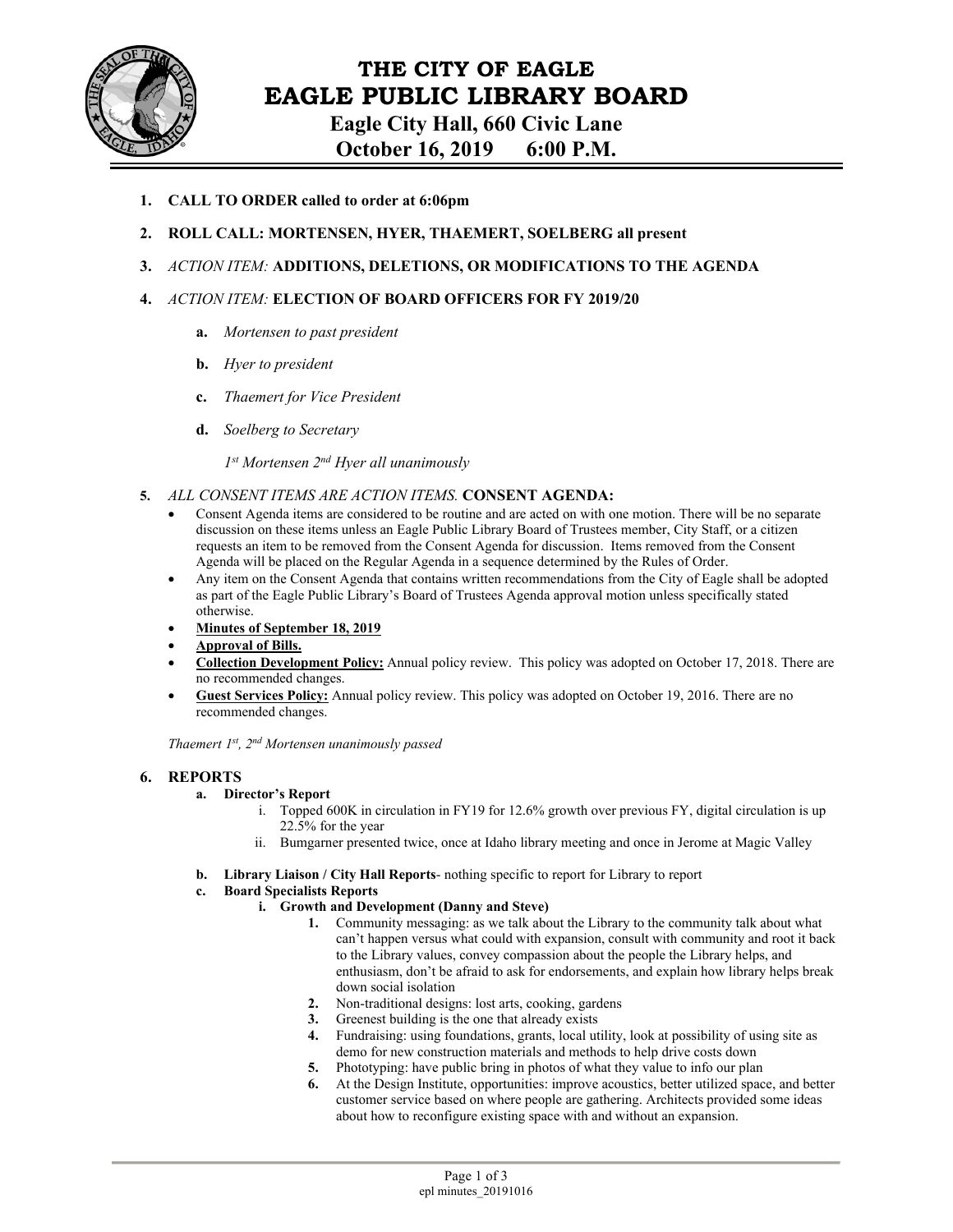

## **THE CITY OF EAGLE EAGLE PUBLIC LIBRARY BOARD Eagle City Hall, 660 Civic Lane October 16, 2019 6:00 P.M.**

- **7.** Moving forward: Recommendation to have some workshop to have some workshop time, to focus next strategic planning cycle on how to actualize the existing plan into a newly designed physical space, need for external support
- ii. **Finance-** nothing to report
- iii. **Personnel-** nothing to report
- **iv. Foundation-** Some names have been received, but more are needed. No outreach has been done because we are awaiting formal vote of the Board to move forward**.**

#### **7. OLD BUSINESS**

- **a.** *ACTION ITEM*: **Trustee Job Description and Specialist Charters.**  *Tabled until next time*
- **b.** *ACTION ITEM:* **Fines and Fees Schedule.**

*Average home value after homestead exemption was \$340,000, with the levy rate, the new rate would go from \$56 to \$114. Tabled to next time pending finding out the median home price to see if the cost would come down.* 

**c.** *ACTION ITEM***: Proposed meeting with Garden City Public Library Foundation** (NH) *Hyer will invite the representative to present at the next meeting with prepared questions for her to address.* 

#### **8. NEW BUSINESS**

**a.** *ACTION ITEM***: Family Place Libraries.** Staff seeking authorization for funding for certification by national Family Place Libraries program.

*Many benefits to pursuing this certification. This program aligns with the Library strategic plan and is in alignment with many of the on-going initiatives, but would enrich and help move efforts forward. Bumgarner is requesting \$12,000 to pursue certification which includes staff training, multi-day institute, site visit from organization. Money would come from currently unfilled position. 1st: Soelberg 2nd: Thaemert Approved* 

**b.** *ACTION ITEM***: Authorization for Board Specialists to act on behalf of Library Board to explore formation of Foundation and to speak publicly about the Foundation.** (TS) *1st:* Thaemert 2nd: Hyer

Approved

- **c.** *ACTION ITEM***: Board Vacancy.**  *Invite applicants to attend November meeting*
- **9. PUBLIC COMMENT:** This time is reserved for the public to address the Eagle Public Library Board of Trustees regarding concerns or comments they would like to provide to the Board regarding subjects **not** on the agenda. This is **not** the time slot to give formal testimony on a new business item or pending application or proposal. Out of courtesy for all who wish to speak, the Board requests each speaker limit their comments to three (3) minutes.

Tom Rogers discussed future opportunities for collaborations.

- **10. EXECUTIVE SESSION** : 74-206. Executive sessions -- When authorized. (1) An executive session at which members of the public are excluded may be held, but only for the purposes and only in the manner set forth in this section. The motion to go into executive session shall identify the specific subsections of this section that authorize the executive session. There shall be a roll call vote on the motion and the vote shall be recorded in the minutes. An executive session shall be authorized by a two-thirds (2/3) vote of the governing body. An executive session may be held:
	- a. 74-206 (1) (b) To consider the evaluation, dismissal or disciplining of, or to hear complaints or charges brought against, a public officer, employee, staff member or individual agent, or public school student;

Roll Call vote: Hyer: yes Thaemert: yes Soelberg: yes